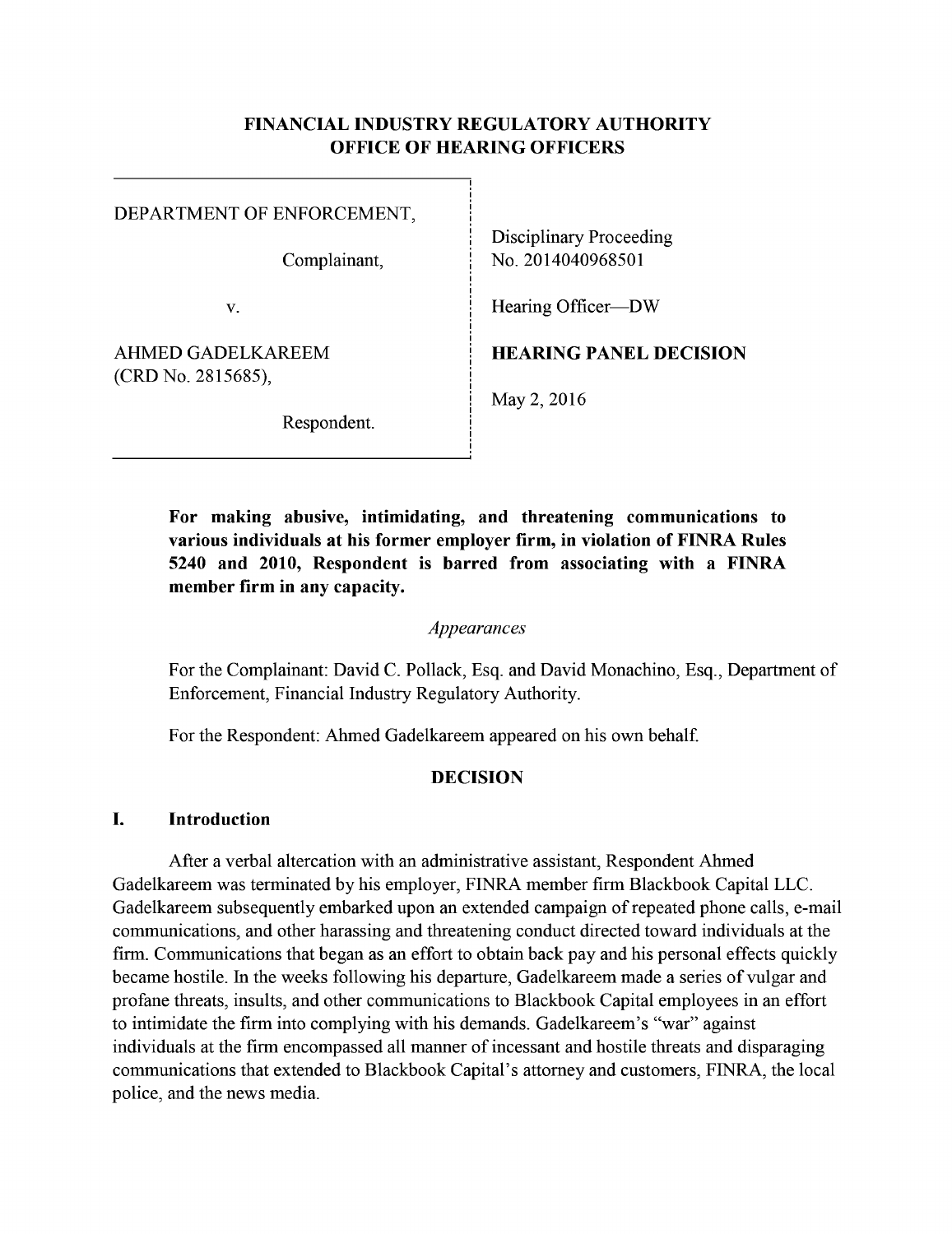Following an investigation, the Department of Enforcement filed its Complaint on April 13, 2015. The sole cause of action charged that Gadelkareem engaged in improper conduct that threatened, harassed, and intimidated another person, in violation of FINRA Rules 5240 and  $2010<sup>1</sup>$  Gadelkareem filed an Answer denying the charge.

A hearing on the matter was held in New York, New York, beginning on March 21, 2016, before a Hearing Panel. After due consideration of the evidence presented at the hearing as well as the submissions of the parties, the Hearing Panel determines that Enforcement proved by a preponderance ofthe evidence that Gadelkareem violated the Rules as alleged in the Complaint, and the appropriate sanction is <sup>a</sup> bar from association with any FINRA member firm in any capacity.

#### II. Findings of Fact

#### A. Gadelkareem's Background

Gadelkareem entered the securities industry as a broker in March 1997. Since then he has associated with 19 member firms. From July 2013 until his April 2014 termination, he was associated with Blackbook Capital as a general securities representative and an investment banking representative. Following his departure he associated with another member firm.<sup>2</sup> Although Gadelkareem has no prior disciplinary history with FINRA, he has repeatedly been discharged or asked to resign by industry employers for a number of reasons, including but not limited to "failure to follow management instructions,"<sup>3</sup> charging excessive commissions,<sup>4</sup> unauthorized trading, $^5$  and he was formally reprimanded by an employer for "aggressive behavior in soliciting potential clients."6

In his short tenure at Blackbook Capital, Gadelkareem was a problematic employee and "very disruptive in the office."<sup>7</sup> He was "constantly getting into arguments" with co-workers.<sup>8</sup> For instance, about <sup>a</sup> week after <sup>a</sup> company holiday party he approached <sup>a</sup> branch manager from another office and, referring to the branch manager's longtime girlfriend, asked "[h]ow much do you pay the  $\blacksquare$  that you brought to the Christmas party?"<sup>9</sup> Gadelkareem was "uncontrollable"

<sup>&</sup>lt;sup>1</sup> Complaint ("Compl.")  $\mathbb{II}$  21-22.

<sup>&</sup>lt;sup>2</sup> Stipulation ("Stip.")  $\P$  1, CX-41.

 $3$  Hearing Transcript ("Tr.") at 417 (Gadelkareem testimony).

 $4$  Tr. 418 (Gadelkareem testimony); CX-41

 $5$  Tr. 421 (Gadelkareem testimony); CX-41

<sup>&</sup>lt;sup>6</sup> Tr. 428 (Gadelkareem testimony)

 $\frac{7}{7}$  Tr. 242-43 (FO testimony)

 ${}^{8}$  Tr. 243 (FO testimony)

 $^9$  Tr. 243-44 (FO testimony)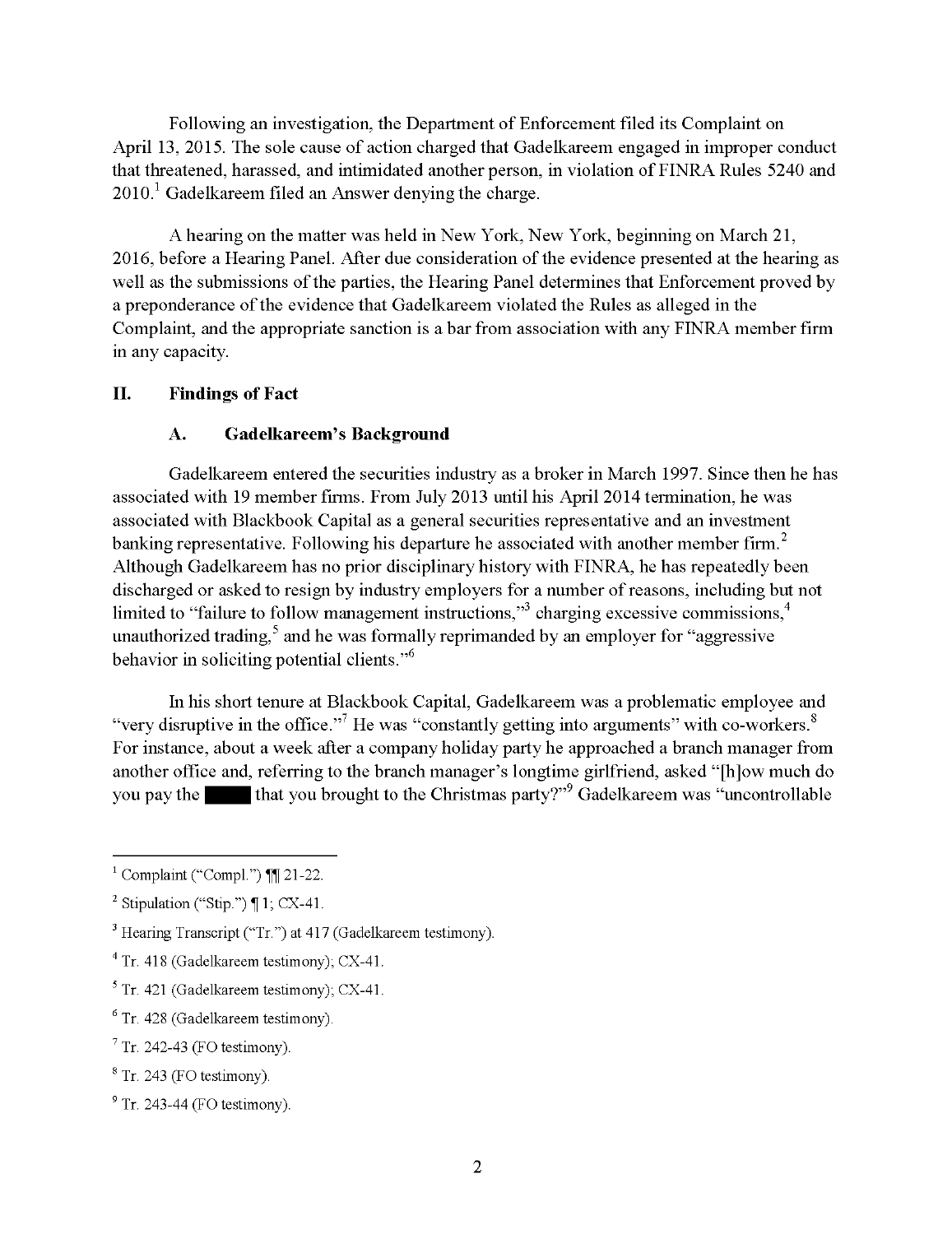in the office" to a point where his disputes and confrontations with other employees became "just too much."<sup>10</sup>

# B. Blackbook Capital Terminates Gadelkareem

Gadelkareem's last day of work at Blackbook Capital was April 2, 2014. That day he argued with a Blackbook Capital receptionist when she declined to promptly assist Gadelkareem with a matter because she was busy helping another broker.<sup>11</sup> After the disagreement the receptionist filed a written complaint with the firm, alleging that Gadelkareem "verbally abused" her, adding that it was "NOT the first incident."<sup>12</sup> Gadelkareem was immediately suspended and less than a week later, on April 7, 2014, he was terminated.<sup>13</sup> Blackbook Capital's stated reason for terminating Gadelkareem was his "repeated<sup>[]</sup>... unprofessional conduct in [the] workplace, including without limitation, threatening and abusive interaction with female employees."<sup>14</sup>

After being terminated, Gadelkareem demanded that Blackbook Capital pay his outstanding sales commissions and return to him certain personal effects that remained in the office.<sup>15</sup> When these demands were not immediately met, Gadelkareem began his campaign of harassment directed toward a number of individuals at the firm.

# C. Gadelkareem's Campaign of Harassment

On April 9, 2014—two days after his termination—Gadelkareem left an obscene voicemail message for Blackbook Capital broker DH, making derogatory and vulgar remarks about DH's mother, describing her as a  $\blacksquare$ <sup>16</sup> The next day on April 10, 2014, Gadelkareem sent three e-mails complaining about DH to one of Blackbook Capital's owners. The first e-mail forwarded a customer complaint with Gadelkareem's exhortation: "Look what [DH] is doing with you Blackbook capital !!!!!... Where is the compliance  $?$ ??"<sup>17</sup> Although the customer complaint alleging unauthorized trading purportedly comes from customer BJ, the

<sup>16</sup> CX-2a; CX-2b

 $17$  CX-4.

 $10$  Tr. 243, 245 (FO testimony).

<sup>&</sup>lt;sup>11</sup> Tr. 67-70 (DH testimony); Complainant's Exhibit ("CX-") 18.

 $12$  CX-18.

<sup>13</sup> Tr 74-77 (DH testimony), Tr 250-51 (FO testimony), CX-1

 $14$  Tr. 241-42 (FO testimony); CX-1.

<sup>&</sup>lt;sup>15</sup> Respondent's Exhibit ("RX-") 8. Gadelkareem's contract with Blackbook Capital permits the company to withhold outstanding broker commissions for up to 60 days after termination unless the company is satisfied that all outstanding claims against the broker are satisfied.  $CX-45$ ,  $\P$  11(D).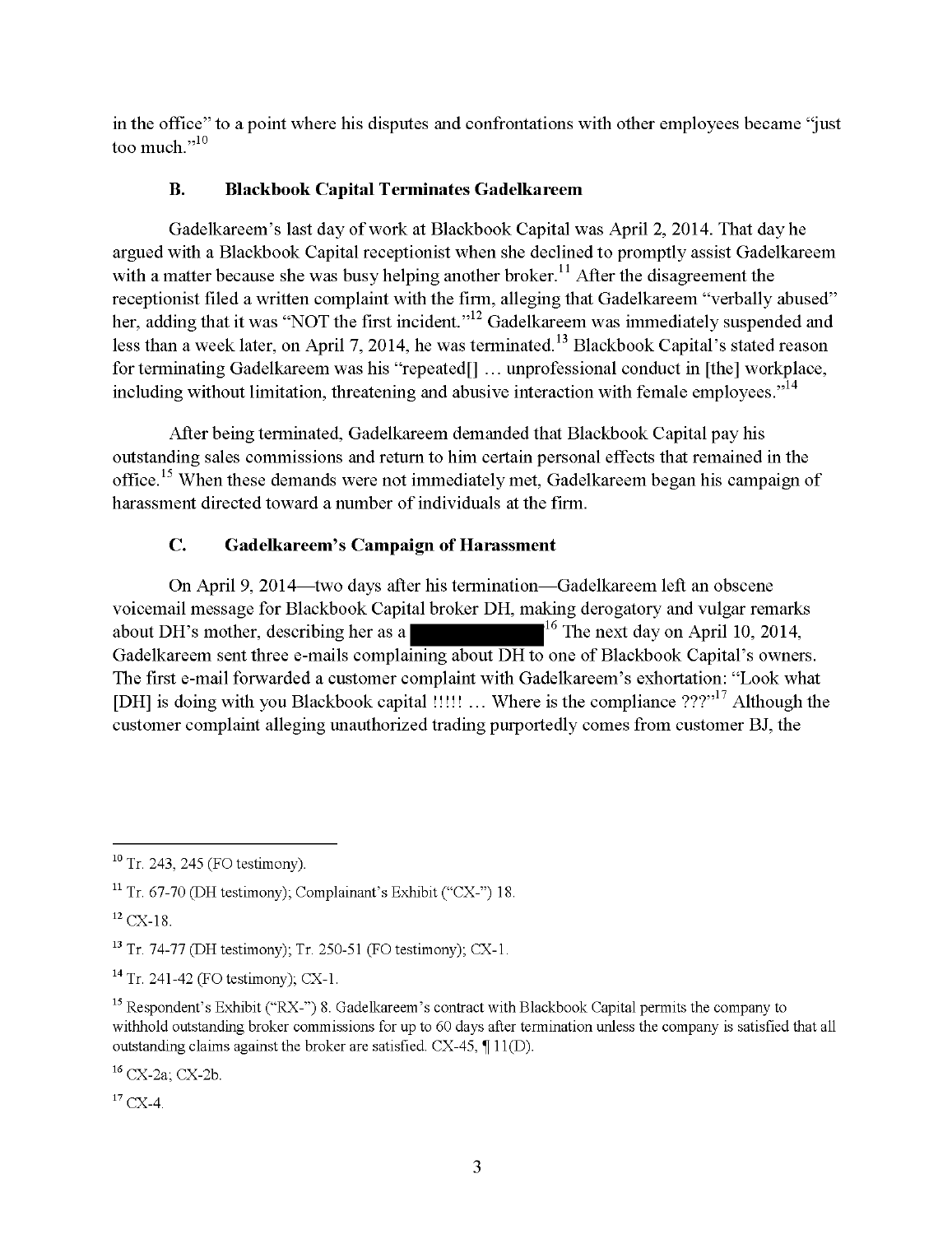syntax in the body of the communication is consistent with each of Gadelkareem's repeated emails, strongly supporting the inference that he drafted the message.<sup>18</sup>

Twenty minutes later, Gadelkareem sent another e-mail to the owner exhorting him to "get rid of" DH because he is a "lability, as he does not want fire" [sic] the receptionist Gadelkareem argued with because, according to Gadelkareem, "he is having sex and drugs with her."<sup>19</sup> Yet another e-mail to the owner later that day complained about the president of the company, FO, who Gadelkareem asserted "is from Nigerian (Nigerian Scam)" [sic] and was "trying to steal" another broker's paycheck.<sup>20</sup>

The next day on April 11, 2014, FO sent Gadelkareem an e-mail message confirming his termination, and advising him who to contact to retrieve his personal belongings.<sup>21</sup> The e-mail requested that Gadelkareem "immediately cease and desist from sending text messages and constantly calling" him and the owner.<sup>22</sup> Indeed, on no fewer than five occasions Gadelkareem was specifically requested to stop sending harassing communications to various individuals at Blackbook Capital.<sup>23</sup> Yet his conduct persisted.

On April 12, 2014, Gadelkareem left three voicemail messages for DH, taunting that "your mother is calling me," among other things.<sup>24</sup> Indeed, Gadelkareem harassed DH incessantly, making "several phone calls at all times day and night."<sup>25</sup> He similarly called or texted FO "not less than 15 to 20 times"--- it was "constant."<sup>26</sup> Gadelkareem acted intentionally to threaten and harass. In his pre-hearing submissions, Gadelkareem himself acknowledges that he "barrage[d]... Blackbook employees with communications" and that "the frequency, tone and language of [his] communications are outrageous. $n^{27}$ 

 $21$  CX-10.

<sup>&</sup>lt;sup>18</sup> CX-4. After another Blackbook Capital broker forwarded the message to customer BJ. His wife, MJ, responded by sending an e-mail to Gadelkareem that reflected no complaint or dissatisfaction with Blackbook Capital. Rather, MJ's e-mail to Gadelkareem noted that "things have not changed" from what she had recently told him in another email, and she reminded him that "with due respect we will not be transferring the account to you." CX-11.

 $19$  CX-5.

 $20$  CX-6.

 $22$  CX-10.

<sup>23</sup> CX-10; CX-13; CX-14; CX-19b; CX-36

<sup>24</sup> CX-7a; CX-7b; CX-8a; CX-8b; CX-9a; CX-91?

 $25$  Tr. 82 (DH testimony).

 $26$  Tr. 263-64 (FO testimony).

 $27$  Respondent's Pre-Hearing Brief, at 5.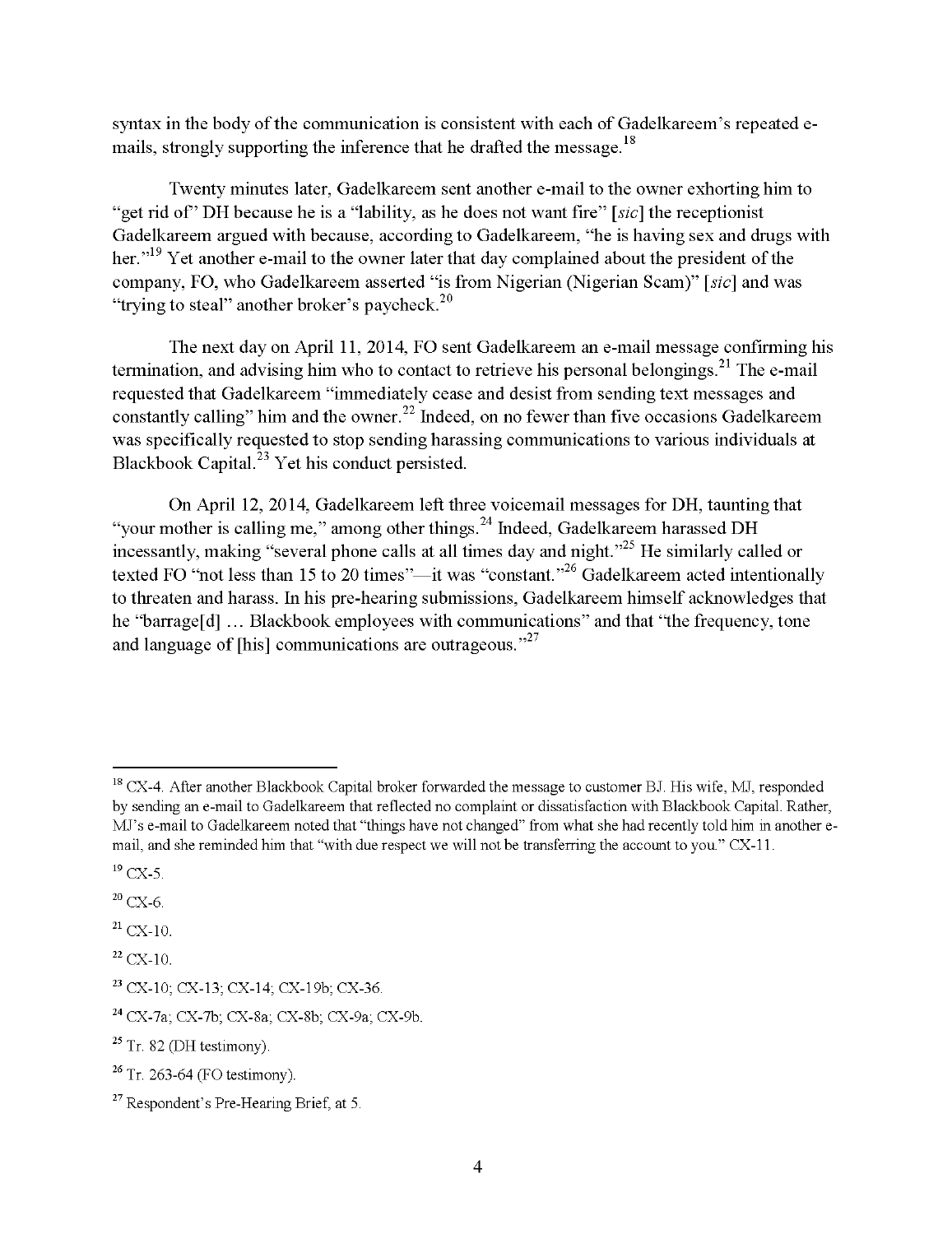#### D. Gadelkareem's Harassment Escalates

Gadelkareem's campaign of harassment escalated when he contacted FINRA's Department of Enforcement. On April 16, 2014, Gadelkareem forwarded his complaints about his missing commissions and personal belongings to a FINRA investigator.<sup>28</sup> By reply e-mail that evening, the investigator asked to speak to Gadelkareem the next day.<sup>29</sup> Later that same evening, Gadelkareem forwarded the FINRA investigator's response to DH along with the threat: "[s]ettlement ..., my money 100 % pay out and my stuff or I will keep going !!!!"<sup>30</sup> Gadelkareem forwarded the response again to DH just 25 minutes later, this time with the demand: "[e]very small thing, my phone charger, my calculator...... Every thing...."<sup>31</sup> Seven minutes later, Gadelkareem forwarded the investigator's response to Blackbook Capital's owner. He threatened to involve FINRA unless Gadelkareem got satisfaction: "Settlement, Or you want me to continue ...."<sup>32</sup>

After receiving Gadelkareem's messages, Blackbook Capital retained counsel.<sup>33</sup> The attorney contacted the FINRA investigator and informed him of Gadelkareem's effort to obtain "settlement" by forwarding the investigator's message. $34$  The attorney then contacted Gadelkareem and asked that he cease and desist from his "pattern of harassment and threats" against various individuals at Blackbook Capital.<sup>35</sup> After a brief series of e-mails with the attorney, Gadelkareem complained to the New York Bar Association, forwarding the e-mail chain with Blackbook Capital's attorney along with the complaint that the attorney was "putting words into my email and insulting me in an aggrieved harassment manner."<sup>36</sup> Gadelkareem subsequently filed a formal written complaint against the attorney with the bar, accusing the attorney of, among other things, "aggravated" harassment on the basis that the attorney purportedly e-mailed him "more than 5 times" after being asked to stop.<sup>37</sup>

But in fact it was Gadelkareem who went to extraordinary lengths to harass the attorney and others associated with Blackbook Capital. Gadelkareem admits that he called the attorney,

 $32$  CX-17.

 $33$  CX-18.

 $34$  CX-18.

 $35 \text{ CX}-19b$ 

 $28$  CX-15. This contact with FINRA initiated the investigation that led to the present disciplinary matter.

 $29$  CX-15.

 $30$  CX-15.

 $31$  CX-16.

<sup>&</sup>lt;sup>36</sup> CX-20. After lodging his complaint against the attorney with the bar association, Gadelkareem forwarded a copy of the complaint to DH, accompanied by the message: "Your copy ... LOL."

 $37$  CX-53. Gadelkareem forwarded a copy of this complaint to DH's brother, another broker at Blackbook Capital, via text message with the comment: "[i]s [the attorney] going to serve 20 years in jail or [DH] will. time will tell Lol. Swimming with a Shark can cost you an arm and a leg.... lol. Please say hello to [DH];)." CX-35.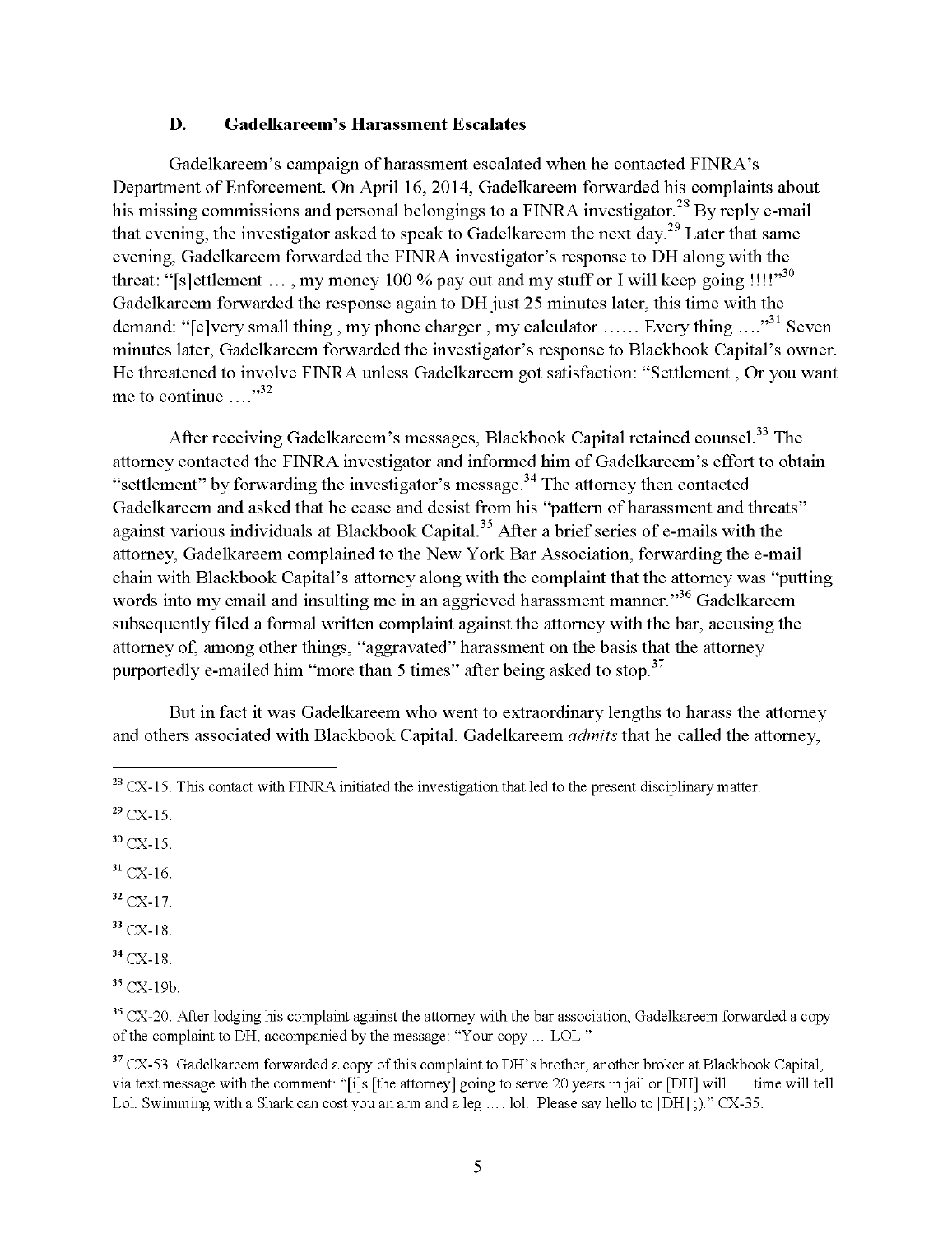while falsely impersonating a New York City police detective, threatening the attorney to "bring you to the station."<sup>38</sup> Gadelkareem repeatedly dispatched the New York City Police Department to Blackbook Capital's offices by making various false reports of harassment and theft.<sup>39</sup> Gadelkareem communicated with <sup>a</sup> reporter from Bloomberg News using the phony name "Sergey Alperovich," claiming that various individuals at Blackbook Capital were engaged in fraudulent private placements, unauthorized trading, and a "Nigerian Scam."<sup>40</sup> The claims of fraud were without substantial basis.<sup>41</sup>

Gadelkareem also used the "Sergey Alperovich" pseudonym to communicate the same baseless claims to <sup>a</sup> Dubai-based Blackbook Capital investor, who backed out of <sup>a</sup> multi-million dollar investment with Blackbook Capital after receiving the bogus allegations.<sup>42</sup> Gadelkareem later signed a letter of apology to the investor, where he "attest[ed] that the claims made in those emails are false and I would have no reservations of any kind doing business with Blackbook Capital  $\ldots$  in the future."<sup>43</sup>

### E. The Fake FINRA E-mail

Gadelkareem's hostility increased when he discovered on April 22, 2014, that Blackbook Capital publicly disclosed on his Uniform Termination Notice for Securities Industry Registration ("Form  $U5$ ")<sup>44</sup> that he was terminated for cause for harassing a female employee.<sup>45</sup> The next day, he forwarded to individuals at Blackbook Capital an e-mail purportedly from FINRA investigator "Steven McMellon."<sup>46</sup> The e-mail included statements from McMellon that "I have Cc'ed [an FBI agent] on this email. You are 100% right, [DH] did <sup>a</sup> lot fraudulent deals, I believe an order of arrest will be issued soon to get him down here.<sup> $37$ </sup>

<sup>41</sup> The only basis for these assertions offered at the hearing pertained to the so-called "fraudulent" private placements. Gadelkareem presented exhibit RX-17, containing unremarkable excerpts from a private placement memorandum, and his own testimony that the investments were high-risk. Tr. 596 (Gadelkareem testimony).

 $42$  Tr. 293-95 (FO testimony); CX-42b.

<sup>43</sup> CX-44. Blackbook Capital expended substantial resources by retaining experts and taking other steps to investigate the identity of "Sergey Alperovich." Shortly after an arbitrator permitted Blackbook Capital to issue <sup>a</sup> subpoena to an Internet service provider for the purpose of obtaining Alperovich's true identity, Gadelkareem suggested that Blackbook Capital should "let bygones be bygones," implicitly acknowledging that he was Alperovich Tr 298-99 (FO testimony) Gadelkareem now admits as much Tr. <sup>464</sup> (Gadelkareem testimony)

 $44$  When a registered representative leaves a firm for any reason, the firm must file a Form U5, a termination notice, within 30 days

 $45$  Tr. 468-69 (Gadelkareem testimony); CX-21.

 $46$  CX-23a; CX-26; Stip.  $\P$  4.

 $47$  CX-23a; Tr. 100-01 (DH testimony).

<sup>&</sup>lt;sup>38</sup> Tr. 460-61 (Gadelkareem testimony).

<sup>39</sup> Tr. 78.79 (DH testimony)

 $40$  CX-42b; Tr. 461-64 (Gadelkareem testimony).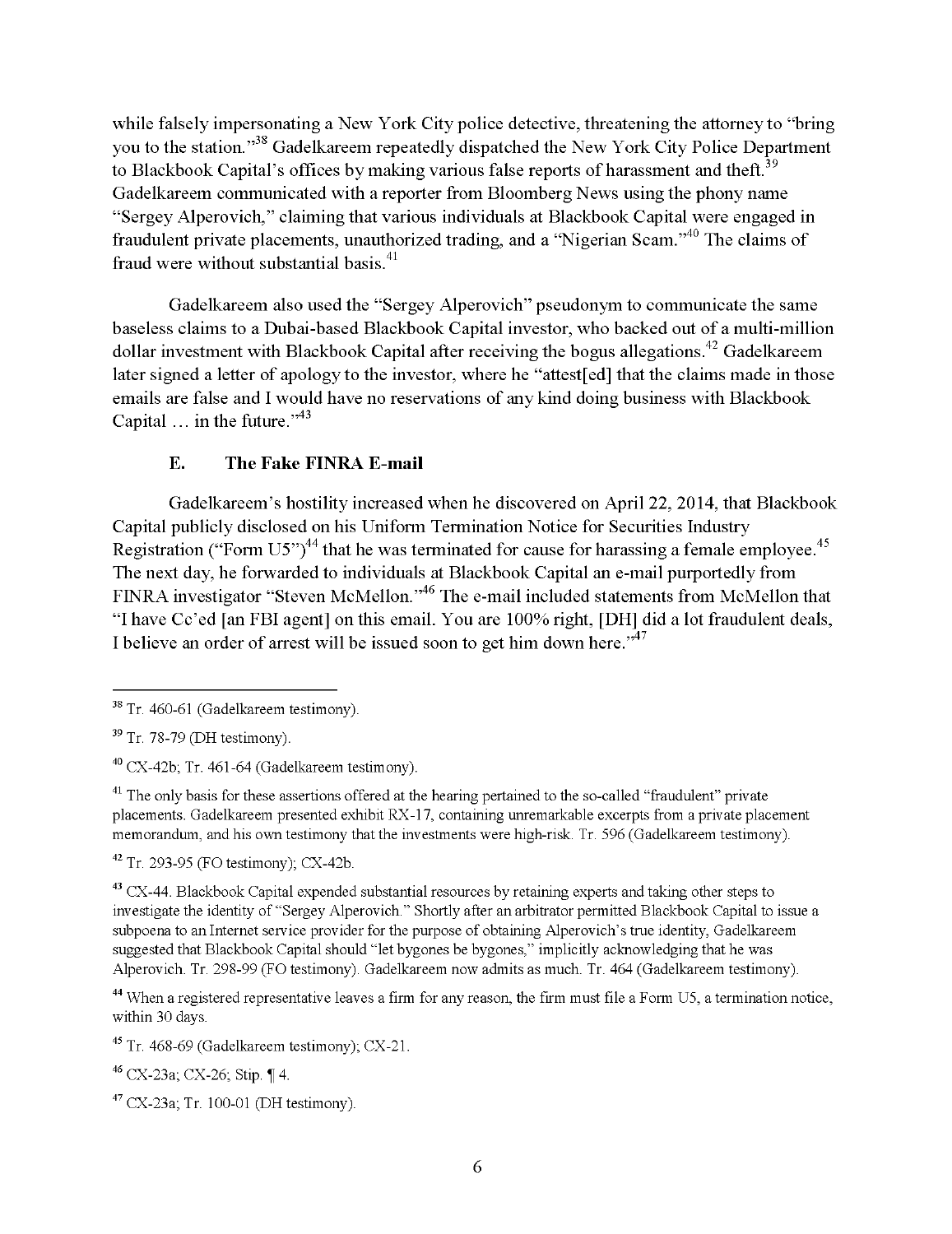In fact, FINRA investigator Steven McMellon does not exist.<sup>48</sup> The statements attributed to the investigator were fabricated by Gadelkareem. Despite acknowledging that the fabricated emails were sent from his account, Gadelkareem testified during the hearing (consistent with his investigative on-the-record testimony) that he did not send the e-mail, and that his online account had been "hacked" at the time the e-mail was sent.<sup> $49$ </sup> This was not truthful.

The testimony of <sup>a</sup> computer forensic expert established that the e-mail was sent from the identical Internet protocol (or "IP") address<sup>50</sup> as other e-mails that Gadelkareem admits sending, demonstrating that the fabricated e-mail was sent from the same location that Gadelkareem regularly accessed the Internet.<sup>51</sup> E-mail metadata suggests that the communication was sent by the same iPad Gadelkareem regularly used. $52$ 

The only support for Gadelkareem's claim that he did not control his e-mail account at the time the falsified FINRA investigator e-mails were sent are e-mails purportedly from his Internet service provider,  $\frac{53}{8}$  One of the "tech support" e-mails asserts:

> This statement is an approve that account XXXXXXXXXX was locked from 3rd April 2014 to 6th May 2014 . And we helped you to reset the password for your email and successfully changed it for you. From 3rd April 2014 to 6th May 2014 you did not have control of your email account. <sup>54</sup>

Gadelkareem provided this and other e-mails to FINRA during its investigation in support of his assertion that he did not send the falsified e-mail.<sup>55</sup> But this evidence, like the fictitious FINRA investigator e-mail, was fabricated by Gadelkareem. According to the service provider "the email address of XXXX" is not an official internal AOL customer support email address."<sup>56</sup> When the service provider became aware of e-mails from that address, the account was terminated.<sup>57</sup> The provider made clear that "[a]ny emails from that

<sup>56</sup> CX-32

 $57$  CX-32.

 $48$  Tr. 101 (DH testimony).

<sup>&</sup>lt;sup>49</sup> Tr. 470-71 (Gadelkareem testimony).

<sup>&</sup>lt;sup>50</sup> An IP address is a string of numbers assigned to a device when it connects to the Internet. A person who logs in from the same geographic location will often be assigned the same IP address over and over again. CX-40, at 2.

<sup>51</sup> Tr 152-54, 160-63 (Cats testimony), CX-40

 $52$  Tr. 152-54, 161-62 (Cats testimony), CX-40.

<sup>53</sup> CX.27; CX-28; CX-29; CX-30

<sup>&</sup>lt;sup>54</sup> CX-27.

<sup>55</sup> Tr 489-90 (Gadelkareem testimony); RX-14; CX-31a; CX-31b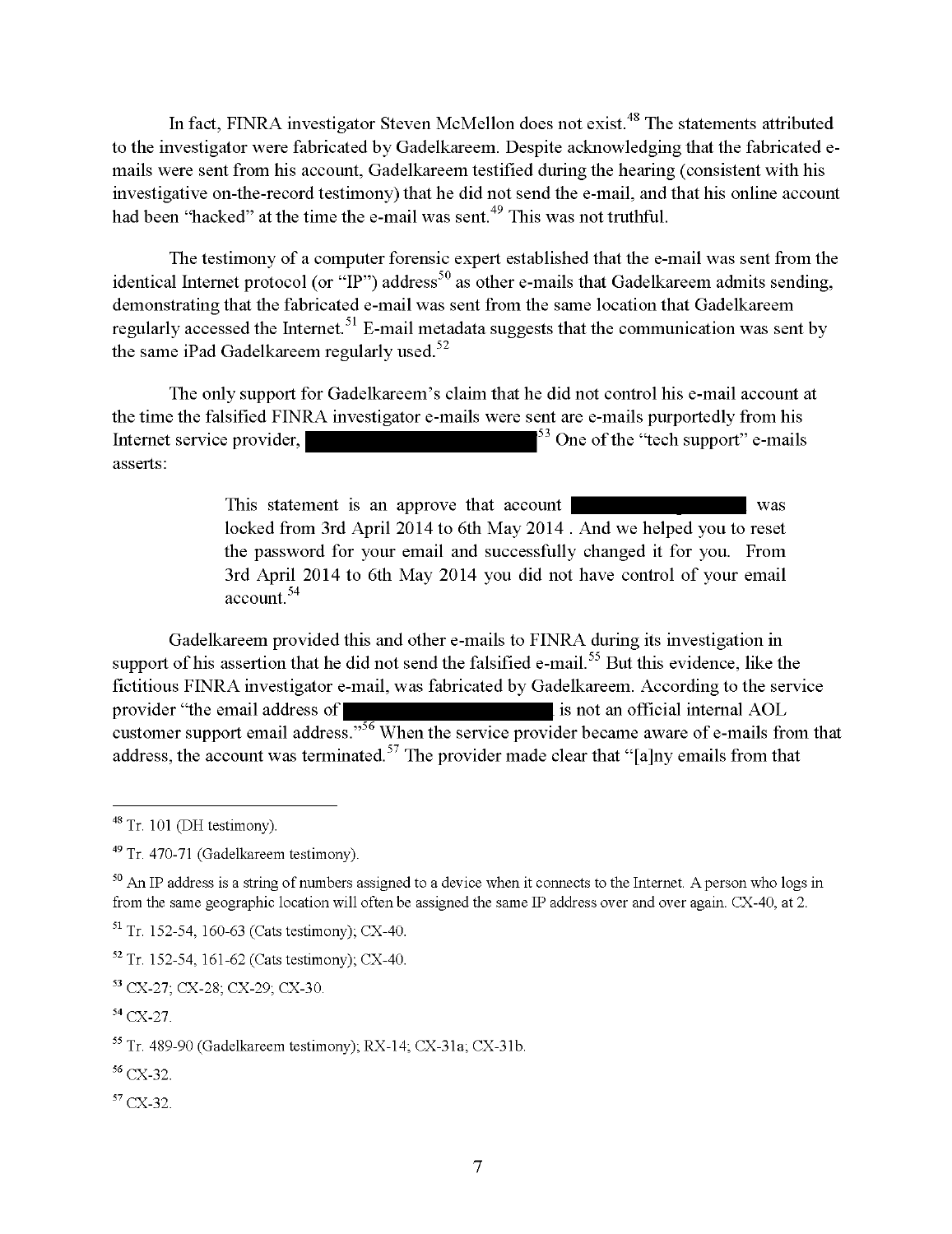email address that claim to be from any AOL customer service representative are fraudulent."<sup>58</sup> Gadelkareem admitted drafting the text of the fraudulent tech support e-mail.<sup>59</sup> And he admitted that he did, in fact, have access to his e-mail account during the relevant period, contrary to the representations in the e-mail.<sup>60</sup> Gadelkareem submitted the false customer support e-mail to FINRA during its investigation to conceal from investigators the fact that he sent the falsified FINRA investigator e-mail.

## F. Gadelkareem's Medical Condition

Gadelkareem presented the testimony of his psychiatrist in defense of his actions. Gadelkareem claimed that there was a "toxic" work environment at Blackbook Capital that he described as a "circus."<sup>61</sup> He asserted that the environment led him to become "irritated" as a result of his psychiatric condition.<sup>62</sup> His condition was explained by his psychiatrist.

The doctor reviewed Gadelkareem's history of bipolar disorder, including bouts of "hyperactivity, hyperindulgence,... irritable, agitated states, impulsive behaviors,... along with frequent arguments, altercations with those around him at times at his workplace, ... grandiose thinking with inflated self-esteem and rapid speech.<sup> $,63$ </sup> The psychiatrist further acknowledged Gadelkareem's "history of violent aggressive behavior," his ''ten-plus arrests for domestic violence," and his "physical and verbal altercations with coworkers and people in stores which have resulted in police being called."<sup>64</sup> The psychiatrist indicated that since he began treatment Gadelkareem showed improved ability to maintain control over his behavior.<sup>65</sup>

But the psychiatrist acknowledged that he was not treating Gadelkareem during April 2014, the period now at issue, and cannot attest to his mental state at that time.<sup>66</sup> Medical records indicate that Gadelkareem's first effort to obtain treatment in more than ten years was on

<sup>58</sup> CX-32

<sup>&</sup>lt;sup>59</sup> Tr. 489-90 (Gadelkareem testimony).

<sup>&</sup>lt;sup>60</sup> Tr. 499 (Gadelkareem testimony). At the hearing, Gadelkareem suggested that, despite his own access to his account and numerous e-mails he admits sending from the account with his iPad during the relevant period, an unidentified hacker secretly took possession of an identical second iPad he left behind at Blackbook Capital and then sent the fake FINRA investigator e-mail while standing outside Gadelkareem's apartment building, thereby accessing the IP address assigned by his home wireless network. See Tr. 482-83 (Gadelkareem testimony). This implausible scenario is far less credible than the conclusion that Gadelkareem sent the falsified e-mail-as he admitted to a friend at one point during the investigation Tr. 392 (Vigliotti testimony)

 $61$  Tr. 551-53 (AS testimony), 588-89 (Gadelkareem testimony).

 $62$  Tr. 588-89 (Gadelkareem testimony).

<sup>&</sup>lt;sup>63</sup> Tr. 184 (Mounir testimony).

<sup>64</sup> Tr 201-05 (Mounir testimony), RX-3, at 32,48-49

<sup>&</sup>lt;sup>65</sup> Tr. 188 (Mounir testimony).

<sup>&</sup>lt;sup>66</sup> Tr. 198 (Mounir testimony).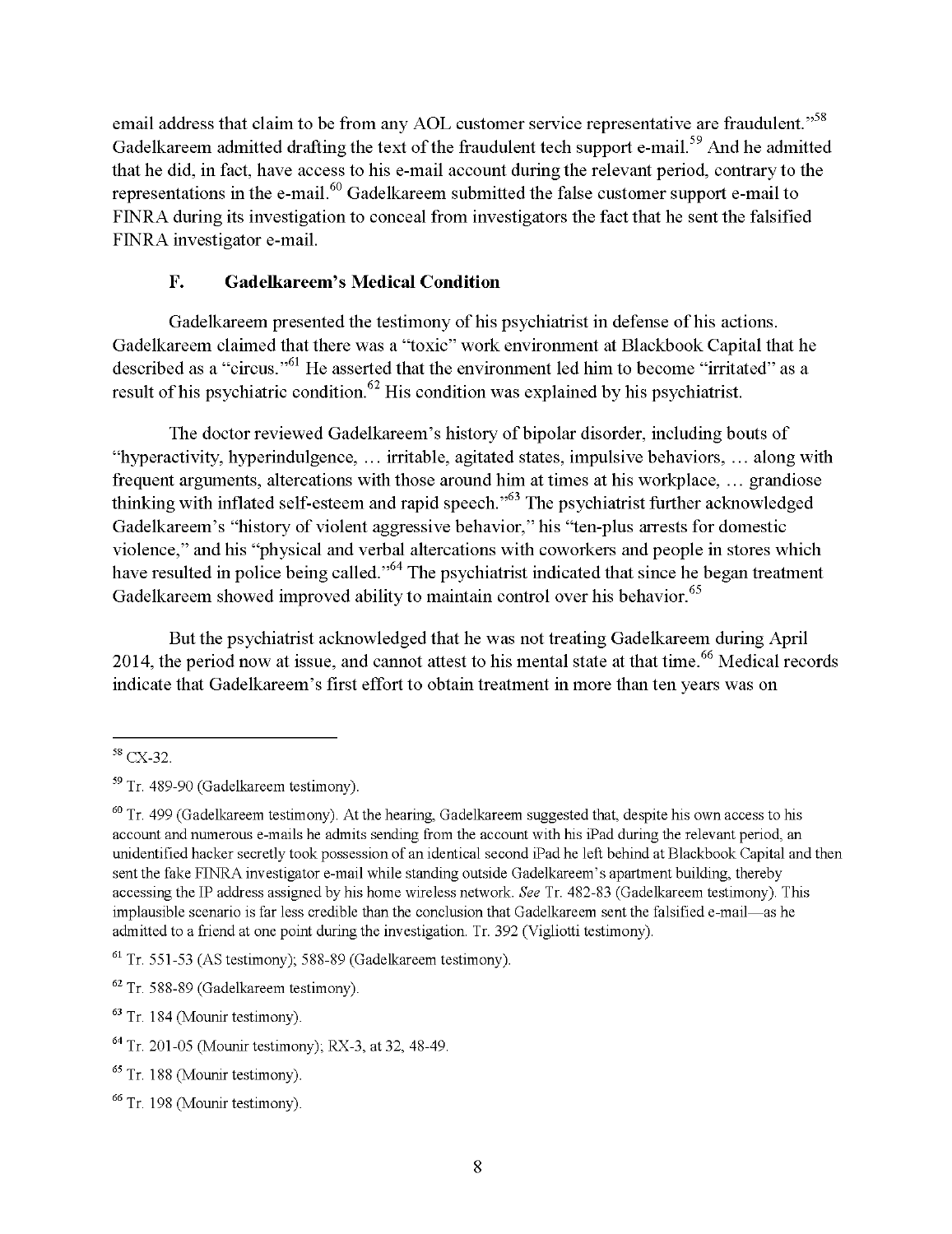November 25,  $2014^{67} - 14$  days after Enforcement advised him of its intent to recommend that this disciplinary action be brought against him. $<sup>68</sup>$ </sup>

The psychiatrist also acknowledged that Gadelkareem had a history of not taking medication necessary to treat his disorder and missing treatment appointments.<sup>69</sup> The psychiatrist recounted that Gadelkareem was "skeptical about psychiatric medications" and his treatment.<sup>70</sup> Treatments notwithstanding, "psychiatric conditions are usually chronic conditions with remissions and exacerbations. And symptoms can vary from time to time. As the condition worsens, the degree and level of intensity of symptoms can... include thought disorder, perceptual disorder, including hallucinations, including paranoia, delusions and things ofthat sort. $571$ 

## G. Gadelkareem's Conduct in this Proceeding

Gadelkareem's actions in this proceeding were consistent with the conduct underlying the campaign of threats and harassment set forth above. Gadelkareem filed no fewer than five complaints with Enforcement in the days leading up to the hearing claiming to have been "set up" and asking that a "cross claim" be filed against DH.<sup>72</sup> In one instance he filed a "claim" against DH because Enforcement would not agree to withdraw its Complaint against him in this proceeding. $73$ 

Acting as his own representative in this matter, Gadelkareem falsified subpoenas and served the fictitious subpoenas on witnesses he sought to enlist to his defense, including his psychiatrist who ultimately provided medical testimony.<sup>74</sup> When asked why he fabricated subpoenas *after* being told in writing—twice—by Enforcement that there was no subpoena power in this matter and being told by the Hearing Officer at <sup>a</sup> pre-hearing conference that he was required to obtain the voluntary appearance of his witnesses, Gadelkareem testified that he "took a second opinion" from another attorney he knew and falsified the subpoenas anyway.<sup>75</sup>

 $67$  RX-3, at 26.

 $68$  RX-14, at 15.

 $69$  Tr. 198-200 (Mounir testimony); RX-3, at 74.

 $70$  Tr. 209-10 (Mounir testimony); RX-3, at 8.

 $71$  Tr. 228-29 (Mounir testimony).

<sup>72</sup> CX-47; CX-48; CX-49; CX-50; CX-54

 $73$  CX-54.

 $74$  Tr. 12-25.

 $75$  Tr. 519-20 (Gadelkareem testimony). One of the "subpoenaed" witnesses contacted Enforcement, who advised him that the subpoena was bogus. That witness chose not to attend the hearing. The Hearing Officer left a voicemail for the other witness, Gadelkareem's psychiatrist, advising him that he was not required to attend the hearing pursuant to the "subpoena." The Hearing Officer again advised the psychiatrist before his testimony that he was not required to testify, but the witness nevertheless agreed to do so voluntarily. Tr. 12-25, 172-74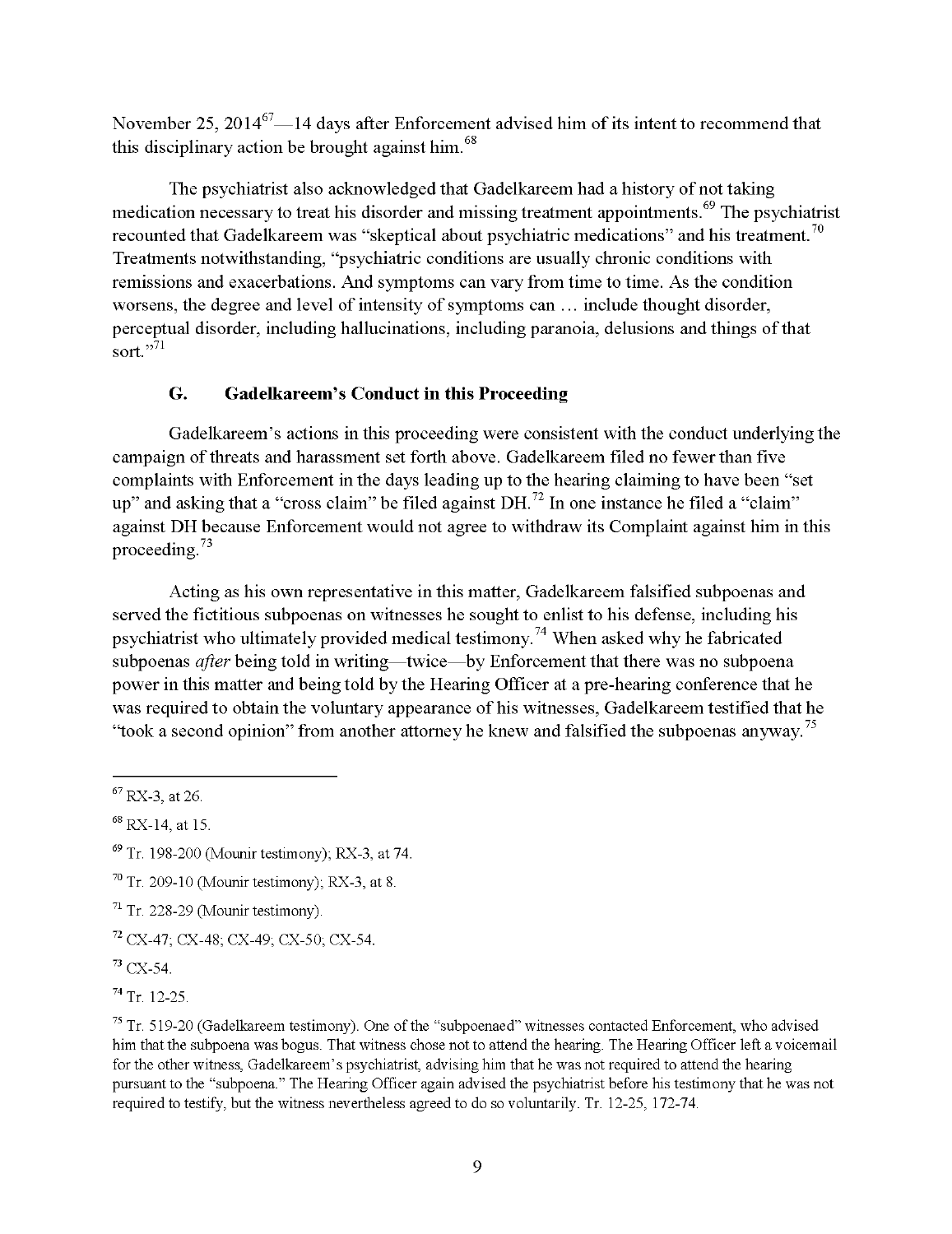Gadelkareem admitted little wrongdoing in the matter, explaining that "[i]f you believe that what I done is wrong, I believe I did the right things. And I would do it again and again and again.<sup>76</sup> When asked whether he believed he was "at war" with DH during the relevant period, Gadelkareem testified: "I'm still at war with him."<sup>77</sup>

### III. Conclusions of Law

The Complaint's sole cause of action alleges that by engaging in the conduct set forth above, Gadelkareem violated two provisions: FINRA Rules 5240 and 2010. Rule 5240 proscribes, among other things, engaging in conduct that ''threatens, harasses, coerces, intimidates or otherwise attempts improperly to influence another member, a person associated with a member, or any other person." Rule 2010 is a general proscription against conduct inconsistent with "high standards of commercial honor and just and equitable principles of trade."<sup>78</sup>

The Hearing Panel finds that Gadelkareem violated FINRA Rules 5240 and  $2010^{79}$  As part of his campaign of threats and harassment, Gadelkareem engaged in an extended course of improper actions: he repeatedly hurled vulgar and profane insults at his intended targets;  $80$  he impersonated a police detective and a FINRA investigator to make baseless threats of adverse repercussions and consequences;  $n<sup>81</sup>$  he made unfounded allegations of fraud against Blackbook Capital to the media;  ${}^{82}$  he undermined business relationships between the firm and an investor by

<sup>&</sup>lt;sup>76</sup> Tr. 606 (Gadelkareem testimony). At the hearing, Gadelkareem repeatedly and inappropriately interjected during the testimony of witnesses, e.g., Tr. 203, 263, 269, 283, 359-60, argued with witnesses, see Tr. 362 ("You're a damn liar."), made inappropriate throat-slashing gestures at a witness, Tr. 59, made disparaging remarks toward Enforcement, Tr. 377, 514, and continually disrupted the proceedings.

 $77$  Tr. 439 (Gadelkareem testimony).

 $78$  Because the gravamen of the claimed violations of both provisions arises from the same harassing and threatening conduct, the violations are "duplicative rather than... separate and additional infraction[s]" and are properly set forth in a single claim. Midwestern Securities Corporation, Admin. Proc. File No. 3-3276, 1973 SEC LEXIS 3504, at \*3l (Nov. 7, 1973)

 $79$  Gadelkareem has not disputed FINRA's jurisdiction. Gadelkareem remains associated with a FINRA member and is therefore subject to FINRA's jurisdiction and rules. See FINRA Rule 0140 (stating that FINRA's rules shall apply to all members and persons associated with <sup>a</sup> member and that associated persons shall have the same duties and obligations as a member under FINRA's rules)

<sup>&</sup>lt;sup>80</sup> Dep't of Enforcement v. McCrudden, No. 2007008358101, 2009 FINRA Discip. LEXIS 41, at \*26 (OHO Oct. 15, 2009), aff'd, 2010 FINRA Discip. LEXIS 25 (NAC Oct. 15, 2010) (respondent's use of "abusive and threatening communications to bargain for the money he felt he was owed and to improve the terms of his termination" constituted improper harassment).

<sup>&</sup>lt;sup>81</sup> See Dep't of Mkt. Regulation v. Aaron, No. CLG050049, 2006 NASD Discip. LEXIS 11 (OHO Mar. 3, 2006) ("Respondent's misrepresentations, threats, and intimidation plainly overstepped the bounds of [the Rule].").

 $82$  Jay Frederick Keeton, 50 S.E.C. 1128, 1134 (1992) (where respondent "irresponsibly attempted to coerce payment ... by threatening adverse publicity, ... the use of such tactics in the securities industry violates high payment ... by uncatelling adverse publicity, ... the use of such lactics in a<br>standards of commercial honor and just and equitable principles of trade.").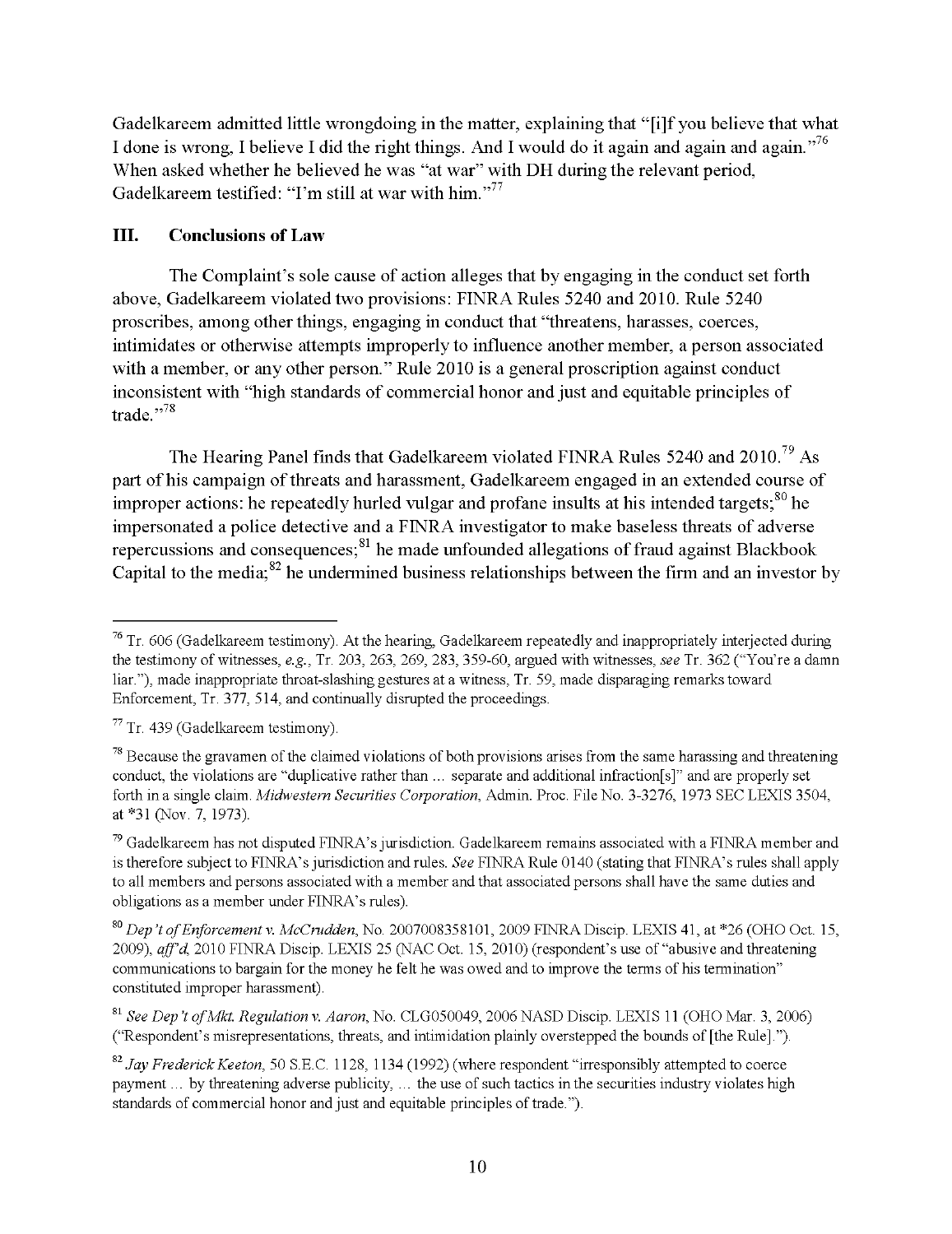making unsubstantiated charges;<sup>83</sup> he lodged complaints against Blackbook Capital's attorney with the New York City Bar Association and forwarded those complaints to employees of the firm to further harass.<sup>84</sup> This and the other abusive conduct described above undertaken as a part of Gadelkareem's "war" with Blackbook Capital constitutes improper threats and harassment in violation of Rule 5240.<sup>85</sup> And Gadelkareem failed to comport himself in a manner consistent with the high standards of commercial honor required by participants in the securities industry as required by Rule  $2010^{86}$ 

We reject Gadelkareem's notion that a supposed "toxic" work environment at Blackbook Capital justified his actions or otherwise undermines the charges against him. While we assume that Gadelkareem is sincere in his belief that Blackbook Capital was less than an ideal workplace, even if such an environment existed it did not afford him license to engage in the harassing and threatening conduct evidenced here. "Abusive conduct violates [the Rule] even if the respondent believes he has been wronged. Misconduct by the target of the threats is... immaterial.<sup>87</sup> This is particularly true given that Gadelkareem's misconduct took place *after* his April 2014 termination that removed him from the purportedly "toxic" environment. The preponderance of the evidence establishes Gadelkareem's violations.

### IV. Sanctions

We find Gadelkareem's conduct egregious. He engaged in an extraordinary array of harassing and threatening conduct. It is undisputed that he "barrage[d] ... Blackbook employees with communications" and that "the frequency, tone and language of [his] communications are outrageous."<sup>88</sup> Through his outrageous actions he went so far as to impersonate a police detective and a FINRA investigator to make his threats as coercive as possible. Moreover, at the hearing he displayed a disturbing lack of awareness of the wrongfulness of his conduct and took little responsibility for his own actions.

<sup>83</sup> See McCrudden, 2010 FINRA Discip. LEXIS 25, at \*18 (contacts to disparage former employer with potential joint venture partner constituted improper harassment and intimidation).

<sup>&</sup>lt;sup>84</sup> See McCrudden, 2009 FINRA Discip. LEXIS 41, at \*29 (threats to report former employer to regulatory or criminal authorities constituted improper harassment and intimidation).

<sup>&</sup>lt;sup>85</sup> FINRA's rules do not define what it means to "harass." According to Webster's Dictionary, "harass" means "to annoy persistently," or "to create an unpleasant or hostile situation for especially by uninvited and unwelcome verbal or physical conduct " Merriam-Webster's Collegiate Dictionary (2015 ed ). The conduct proven here amply satisfies this definition.

<sup>&</sup>lt;sup>86</sup> Stephen B. Carlson, Exchange Act Release No. 40672, 1998 SEC LEXIS 2463, at \*9, \*12 (Nov. 12, 1998) (the use of "threatening, coercive, and intimidating tactics" constituted "a serious breach of [respondent's] ethical duties as a securities professional").

<sup>&</sup>lt;sup>87</sup> McCrudden, 2009 FINRA Discip. LEXIS 41, at \*31.

<sup>88</sup> Respondent's Pre-Hearing Brief, at 5.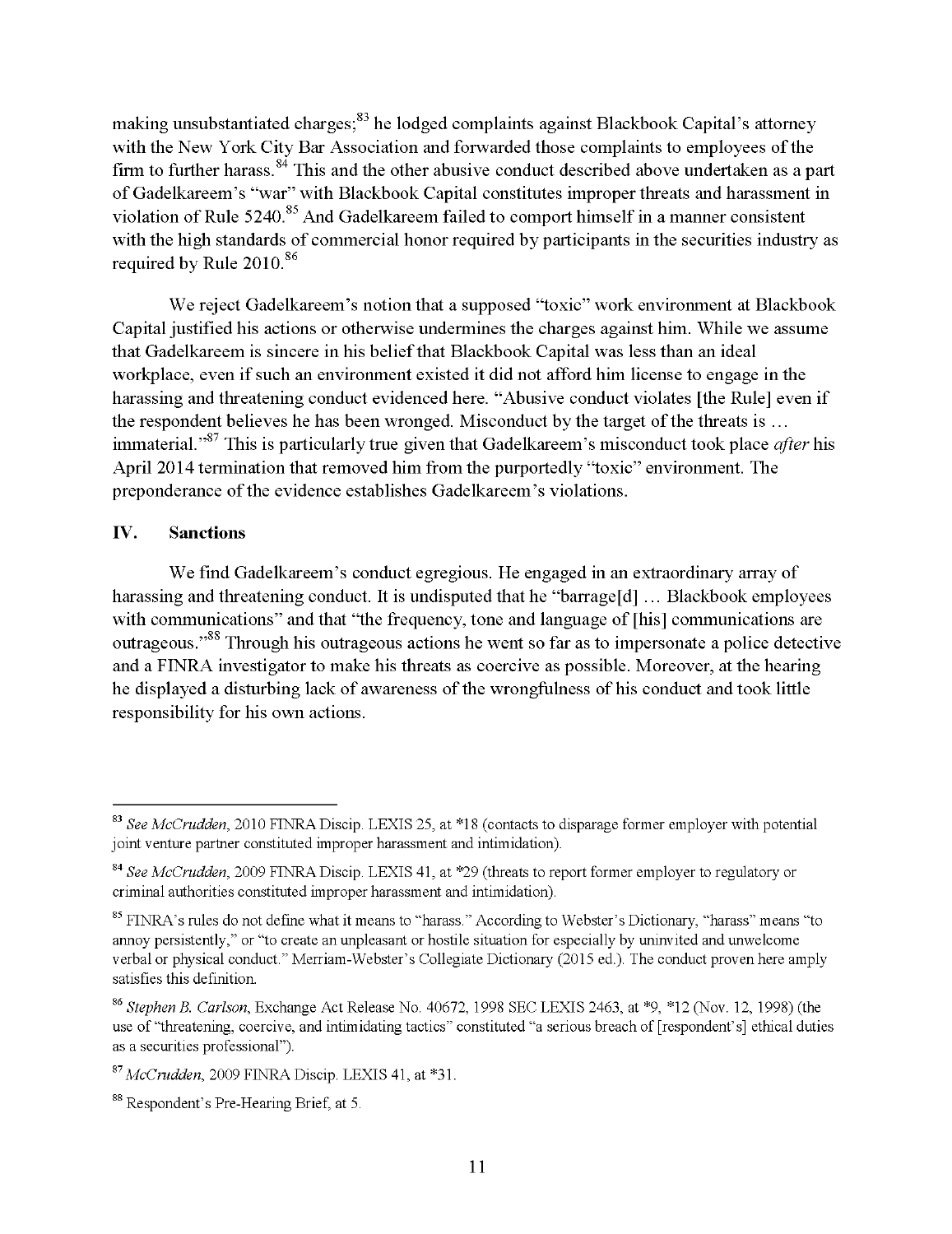In determining the appropriate sanction the Hearing Panel first considered FINRA's Sanction Guidelines ("Guidelines") for intimidation and harassment,<sup>89</sup> as well as the Principal Considerations in Determining Sanctions.<sup>90</sup> The Guidelines recommend a suspension of ten business days to two years and a fine of between \$5,000 and \$73,000.<sup>91</sup> In egregious cases, the Guidelines recommend that the Hearing Panel consider a more substantial fine or barring an individual respondent. <sup>92</sup>

The Guidelines recommend that in cases of harassment principal consideration should focus on the "nature and content" of the communications.<sup>93</sup> As explained, Gadelkareem's conduct was outrageous in its frequency, tone, and language. Gadelkareem's hostile and threatening barrage of communications was incessant.  $\frac{94}{9}$  This barrage went on for weeks, an extended period of time.<sup>95</sup> The misconduct injured Blackbook Capital's business relationship with a significant client.<sup>96</sup> The conduct persisted even after his superiors at Blackbook Capital warned Gadelkareem—repeatedly—that his communications constituted harassment.<sup>97</sup> Gadelkareem's repeated threats and demands for compensation contemplated the potential for his personal financial gain through his bad acts.<sup>98</sup> His harassment was not negligent or inadvertent—he intentionally harassed those associated with Blackbook Capital in prosecuting his "war."<sup>99</sup> His impersonations of various individuals, including a police detective and a FINRA investigator, were calculated to deceive. $100$  And he failed to fully accept responsibility for, or even acknowledge the wrongfulness of, his course of conduct.<sup>101</sup>

We also find troubling Gadelkareem's conduct during the hearing and the investigation that preceded it. Rather than admit his culpability for impersonating a FINRA investigator, he provided false testimony denying his misconduct and submitted phony e-mail documentation to mislead investigators and deceive this Hearing Panel.<sup>102</sup> It is settled that "[p]roviding false and

<sup>&</sup>lt;sup>89</sup> See FINRA Sanction Guidelines at 48 (2015), http://www.finra.org/industry/sanction-guidelines.

<sup>90</sup> Guidelines at 6.

 $91$  *Id.* at 48.

 $92$  Id.

 $93$  Id. (Principal Considerations in Determining Sanctions for Anti-Intimidation/Coordination, No. 5).

<sup>&</sup>lt;sup>94</sup> See id. at 6 (Principal Considerations in Determining Sanctions, No. 8); id. at 48 (Principal Considerations in Determining Sanctions for Anti-Intimidation/Coordination, No. 7)

 $95$  Id. at 6 (Principal Considerations in Determining Sanctions, No. 9).

 $96$  *Id.* at 6 (Principal Considerations, No. 11).

 $97$  *Id.* at 7 (Principal Considerations, No. 15).

 $98$  *Id.* at 7 (Principal Considerations, No. 17).

 $^{99}$  *Id.* at 7 (Principal Considerations, No. 13).

 $100$  *Id.* at 6 (Principal Considerations, No. 10).

 $101$  *Id.* at 6 (Principal Considerations, No. 2).

 $102$  *Id.* at 7 (Principal Considerations, No. 12).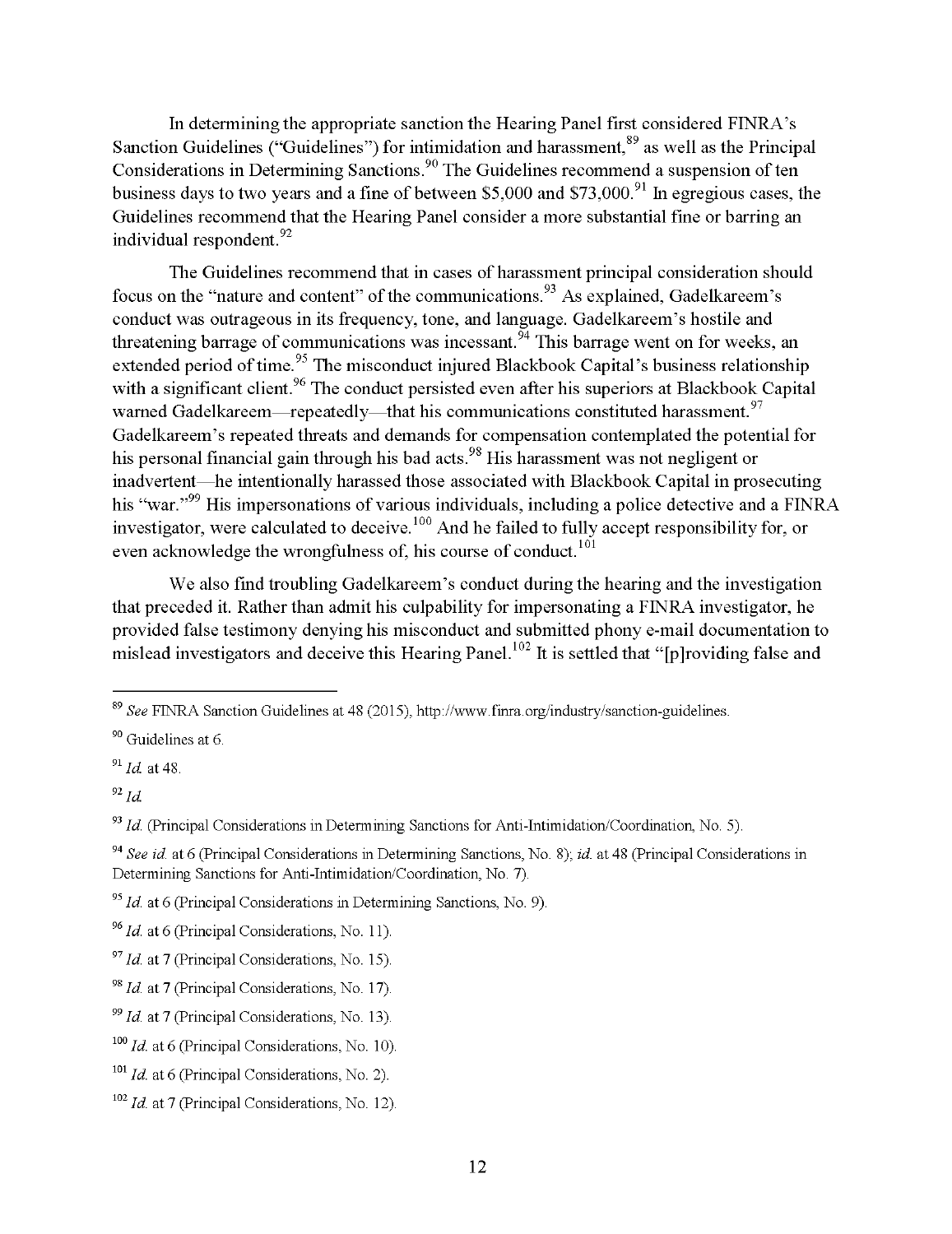misleading information ... subverts FINRA's ability to carry out its regulatory functions.<sup>103</sup> Consequently, the SEC has held that "intentionally providing falsified documents to FINRA in an attempt to mislead a FINRA examiner [is] misconduct that we find aggravating."<sup>104</sup> And Gadelkareem abused the hearing process by falsifying subpoenas to serve his purposes after being advised of the impropriety of his actions. <sup>105</sup> Gadelkareem showed no reluctance to resort to falsification, deception, and fraud where he believed it suited his needs.<sup>106</sup>

These facts all serve as aggravating factors. On the other side of the ledger, it is true that Gadelkareem was terminated by his employer Blackbook Capital, in effect disciplining him for improper harassing behavior. But to the extent that this action is mitigating,  $107$  it is overwhelmed by the aggravating factors.<sup>108</sup> We also consider Gadelkareem's psychiatric condition to be mitigating, as his lengthy history of bipolar disorder presumably exacerbated or at least contributed to his improper conduct.  $109$  But to the extent that Gadelkareem's effort to seek treatment for his psychiatric disorder might be regarded as a "subsequent corrective measure" to remedy the circumstance leading to the misconduct, <sup>110</sup> the remedial impact is simply inadequate. Gadelkareem's unwillingness to regularly adhere to his prescribed medication or participate in treatment, the apparent inefficacy of such treatment, along with his extensive history of bouts of

<sup>107</sup> Guidelines at 7 (Principal Considerations, No. 14). The Principal Consideration speaks to discipline imposed by an employer prior to regulatory action. While we give Gadelkareem the benefit of consideration ofthis factor in mitigation, we note that Gadelkareem's terminationby his employer preceded substantially all ofthe conduct now at 1SSUe.

<sup>109</sup> See Dep't of Enforcement v. Saad, No. 2006006705601, 2015 FINRA Discip, LEXIS 49, at \*23 (NAC Mar. 16,  $2015$ ) (Personal problems or medical condition "might give rise to some mitigation *if* there is evidence that such problems interfered with an ability to comply with FINRA rules or that violations resulted from, or were exacerbated by, such problems.").

 $103$  Dep't of Enforcement v. Ortiz, No. E0220030425-01, 2007 FINRA Discip. LEXIS 3, at \*33 (NAC Oct. 10, 2007), aff'd Exchange Act Release No. 58416, 2008 SEC LEXIS 2401 (Aug. 22, 2008).

<sup>&</sup>lt;sup>104</sup> Mitchell H. Fillet, Exchange Act Release No. 75054, 2015 SEC LEXIS 2142, at \*56 (May 27, 2015).

<sup>&</sup>lt;sup>105</sup> Dist. Bus. Conduct Comm. v. Connolly, No. PHL-731, 1991 NASD Discip. LEXIS 35, at \*23 (Bd. of Governors Mar. 12, 1991) (respondent's "actions in preparing and issuing counterfeit 'subpoenas'to various parties demonstrates recent deceptive conduct" considered in aggravation of misconduct).

<sup>&</sup>lt;sup>106</sup> Gadelkareem's misconduct during the investigation and hearing is properly considered in the context of sanctions. "Although this misconduct was outside the allegations of FINRA's complaint, FINRA may consider such evidence when assessing the appropriate sanction." Fillet, 2015 SEC LEXIS 2142, at \*57 (considering misstatements in investigative on-the-record testimony in the context of sanctions).

<sup>&</sup>lt;sup>108</sup> See Denise M. Olson, Exchange Act Release No. 75838, 2015 SEC LEXIS 3629, at \*18-19 (Sept. 3, 2015) ("[T]he mitigating effect from [respondent's] termination is no guarantee of changed behavior, and it is not enough to overcome our concern that [respondent] poses a continuing danger to investors and other securities industry participants (including would-be employers).").

<sup>&</sup>lt;sup>110</sup> Remedial measures may only be considered in mitigation where they come "prior to detection or intervention... by a regulator." Guidelines at 6 (Principal Considerations in Determining Sanctions, No. 3). Where, as here, those efforts come after being advised by Enforcement of its intent to bring <sup>a</sup> disciplinary proceeding, they come too late. See Dennis ToddLloyd Gordon, Exchange Act Release No 57655,2008 SEC LEXIS 819, at \*68 (Apr. 11,2008) ("Remedial action taken after the initiation of an examination has little mitigative value.").